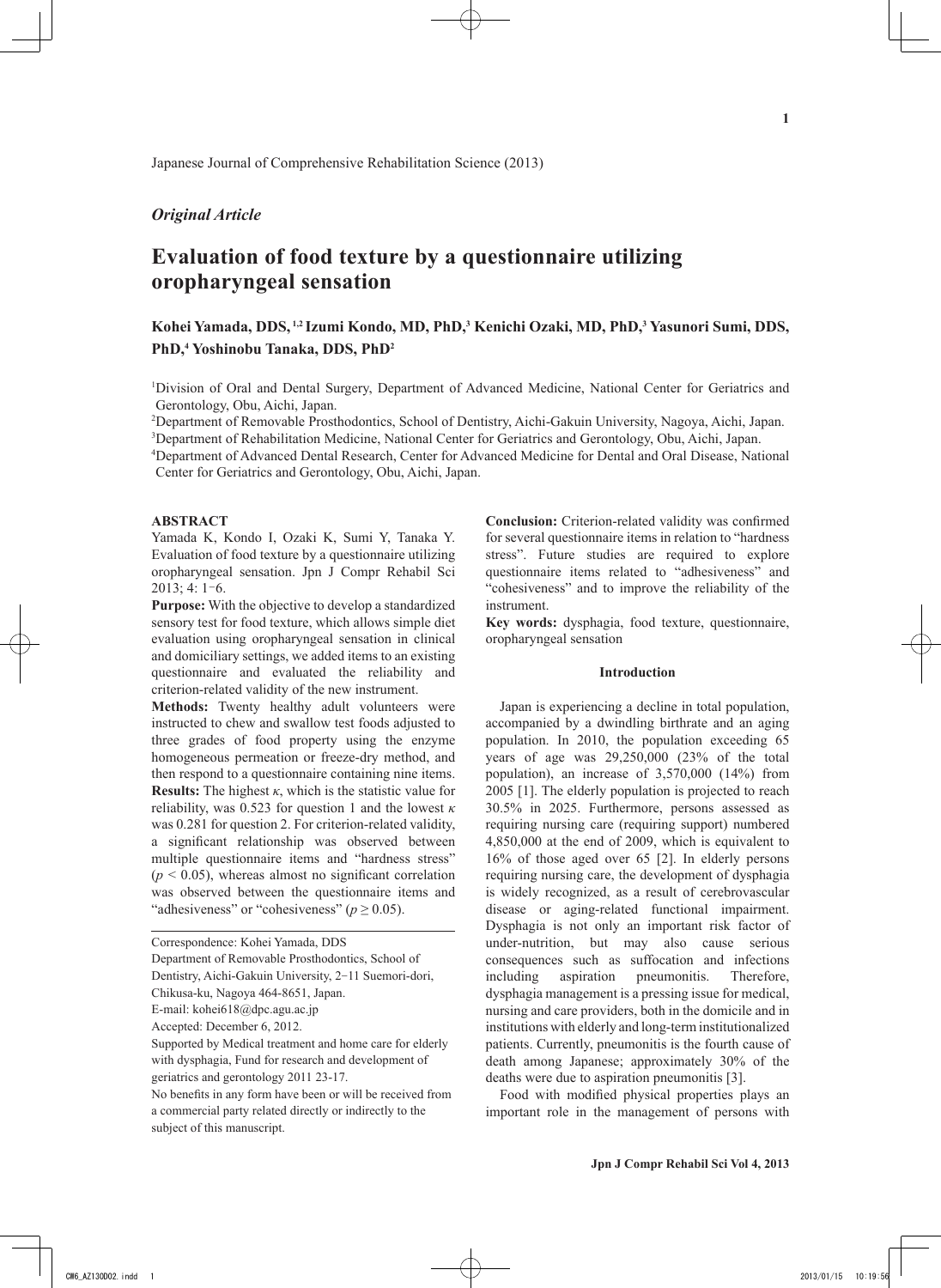dysphagia [4-6]. Germain et al. [7] reported that a diet with modified texture contributed to increased food intake and consequently weight gain in elderly dysphagic persons. During the treatment process of dysphagic patients, adjustment of food property is also very important [8, 9]. The commonly used indicators for food property are "elasticity" and "viscosity", which are mechanical attributes derived from "deformation" and "fluidity". In addition, many foods and the actual diet exhibit "viscoelasticity", a combination of both elasticity and viscosity. Therefore, evaluating food property by physical measurements alone is difficult [6]. Furthermore, in the food preparation setting, performing physical measurements on all the food items is troublesome and impractical. Therefore, in the medical, nursing and care settings that include also the food preparation process, evaluation of food texture using the human oropharyngeal sensation is a practical approach. Based on the same concept, Wendin et al. [6] proposed to categorize foods not only by rheological measurements but also by oral sensory rating. In their classification, terms are defined for each food category according to oral sensory descriptions, so that medical and health care personnel can communicate more easily to the patients and families regarding the food that can be taken during the process of treatment for dysphagia. However, when medical, nursing or care providers perform oropharyngeal sensory evaluation of foods in the clinical or domiciliary setting using their method, there is a shortcoming that food items that are not included in their categorization cannot be evaluated.

On the other hand, Igarashi et al. [10] evaluated foods using a questionnaire. Mizukami et al. [11] also used a questionnaire to evaluate the physical property of jelly for dysphagic patients. Therefore, the questionnaire method provides a simple mean to evaluate foods with different textures in the medical or domiciliary setting. However, even for the same food item, differences in the perceived texture can be expected depending on the person eating the food. Although Igarashi et al. [10] discussed the relationship between the questionnaire items and the food texture, the questionnaire used in their study was not a standardized scale. To perform a valid sensory test, standardization of the questionnaire, including analyses of the reliability and validity of the questionnaire, is essential.

With the purpose to develop a standardized sensory test method for the evaluation of food texture, we constructed a questionnaire based on that of Igarashi et al. [10] but with additional items that we designed independently, and examined its reliability as well as the criterion-related validity using adjusted test foods.

## **Methods**

## **Subjects**

Twenty health adult volunteers (9 men and 11 women, mean age  $32.9 \pm 9.8$  years) with no functional or organic disease related to mastication and swallowing, and had no problem regarding the ability of judging oral and pharyngeal sensation participated in the study. Protection of the subjects' rights and management of personal information were in compliance with the ethical guidelines of National Center for Geriatrics and Gerontology (Ethical Committee Approval Number: 528). Informed consent was obtained from all subjects before participation in the study.

#### **Test foods**

Chicken meat samples with three grades of food property processed at EN Otsuka Pharmaceutical Co. Ltd. using the enzyme homogeneous permeation or freeze-dry method were used. The methods for preparing the test foods are shown in Table 1.

#### **Oropharyngeal sensory test**

A questionnaire containing 9 items was constructed, which was based on the questionnaire of Igarashi et al. [10], plus some items deemed essential for evaluating texture (Table 2). Each subject was instructed to freely chew and swallow each of the three test foods, and evaluated the food texture using the questionnaire that we constructed. The three test foods were taken and

| Table 1. Methods of preparation of test foods. |  |
|------------------------------------------------|--|
|------------------------------------------------|--|

| Food (soft)  | Chicken breast meat (raw) was subjected to enzyme infusion treatment, and the softened<br>chicken breast meat was frozen rapidly and then freeze-dried. The freeze-dried softened chicken<br>breast meat was reconstituted with over 4 times the dry weight of water, and incubated at 20°C. |
|--------------|----------------------------------------------------------------------------------------------------------------------------------------------------------------------------------------------------------------------------------------------------------------------------------------------|
| Food (usual) | The reconstituted chicken breast meat was placed in a container and sealed. A venting hole was<br>made and the content was heated in a microwave oven <sup>*</sup> at defrost mode for 3 min, and then<br>incubated at 20 °C.                                                                |
| Food (hard)  | Chicken breast meat (raw) was steamed until the core temperature reached 90°C, frozen rapidly,<br>and freeze-dried. The freeze-dried chicken breast meat was reconstituted in over 4 times the dry<br>weight of water for over 30 min, and incubated at 20°C.                                |

\* A microwave oven CMO-650S (Crystal Electric Co. Ltd.) was used at defrost mode (equivalent to 190 W).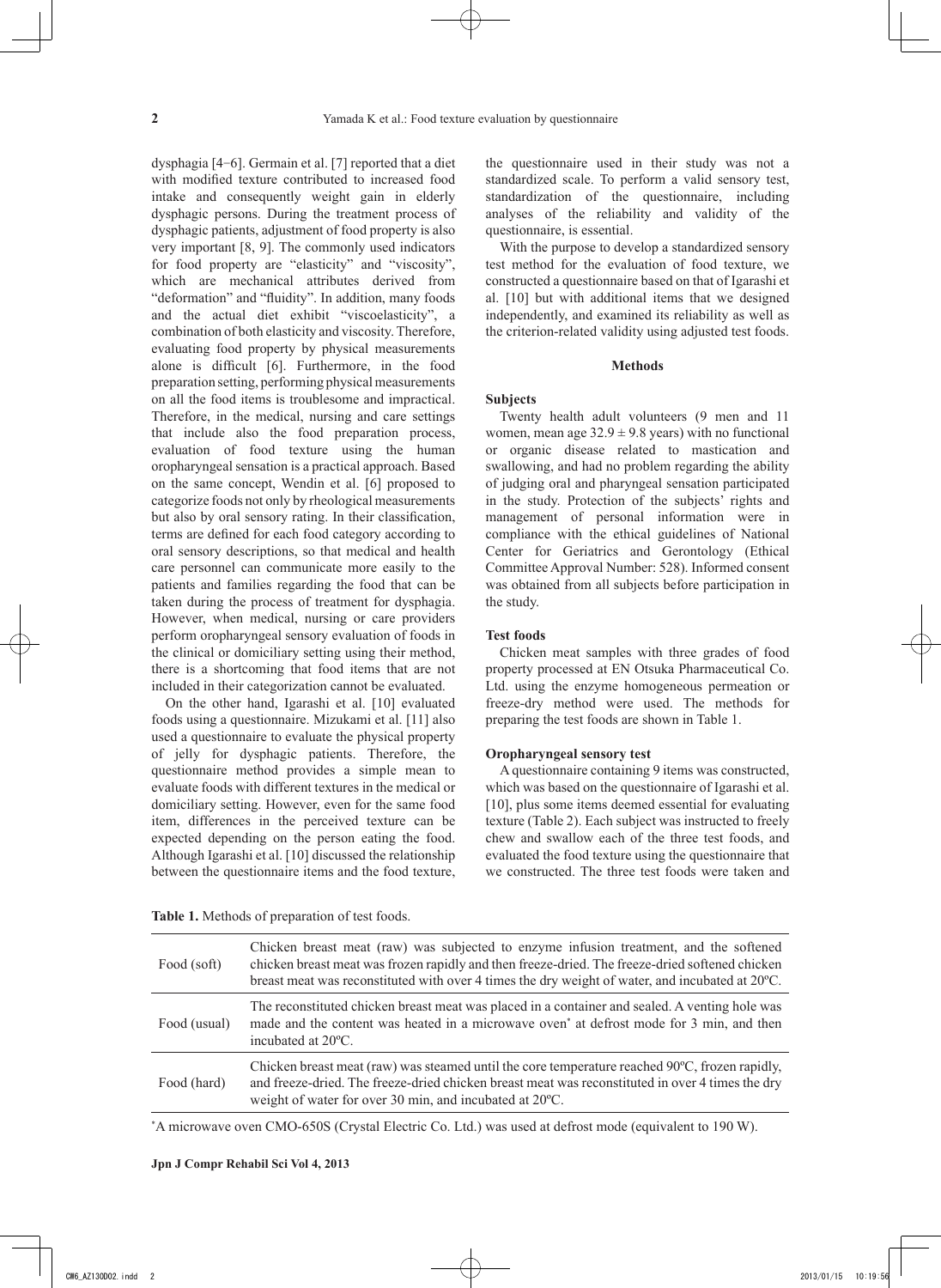| Ouestion 1        | How hard was it to break the food down in the mouth? |
|-------------------|------------------------------------------------------|
| Question 2        | How pleasant was the food in the mouth?              |
| Question 3        | How tasty was the food?                              |
| Question 4        | How thin was the food in the mouth?                  |
| Question 5        | How easy was it to swallow the food?                 |
| Question 6        | How was the pharyngeal clearance?                    |
| Question 7        | How much did you chew?                               |
| <b>Ouestion 8</b> | How easy did the food gather in the mouth?           |
| Question 9        | How sticky did it feel in the mouth?                 |
|                   |                                                      |

**Table 2.** The questionnaire consisting of 9 items.

\* Questions 1 to 6 are adopted from the questionnaire items from Igarashi et al. [10], and questions 7 to 9 are newly added items.

**Table 3.** Evaluation of reliability of the questionnaire.

|            | к     | z    | p      |
|------------|-------|------|--------|
| Question 1 | 0.523 | 7.53 | < 0.01 |
| Question 2 | 0.281 | 3.82 | < 0.01 |
| Question 3 | 0.494 | 6.74 | < 0.01 |
| Question 4 | 0.383 | 5.20 | < 0.01 |
| Question 5 | 0.482 | 6.36 | < 0.01 |
| Question 6 | 0.370 | 5.08 | < 0.01 |
| Question 7 | 0.456 | 6.75 | < 0.01 |
| Question 8 | 0.471 | 5.74 | < 0.01 |
| Question 9 | 0.512 | 6.58 | < 0.01 |
|            |       |      |        |

evaluated in random order, and the subject was singleblinded to the food property. Each question was scored on a scale of 5: very much  $= +2.0$ , moderately  $= +1.0$ , somewhat = 0.0, not really =  $-1.0$ , and not at all =  $-2.0$ .

Furthermore, to analyze the intra-rater reliability of each questionnaire item, each subject performed the evaluation twice, at an interval of at least one week.

#### **Measurements of food property**

Using a Creep Meter RE33005 (Yamaden Co., Japan), the mechanical properties of the three test foods were measured. According to the approval standards for "foods for dysphagia" provided by the Consumer Affairs Agency [12], a dish measuring 40 mm in diameter and 20 mm in height was filled with the test material, and compressed twice with a resin plunger measuring 20 mm in diameter and 8 mm in height, at a compression speed of 10 mm/sec and clearance of 5 mm. From the texture curve, hardness stress, adhesiveness and cohesiveness were obtained. The temperature of test material at the time of measurement was  $20 \pm 2$ <sup>o</sup>C.

## **Evaluations of reliability and validity**

To assess the intra-rater reliability of each questionnaire item, *κ* (kappa) was calculated. Kappa is a statistical value indicating reproducibility:  $\kappa > 0.75$ denotes excellent reproducibility;  $0.4 \le \kappa \le 0.75$ denotes good reproducibility; and  $0 \le \kappa \le 0.4$  denotes marginal reproducibility. From each *κ* value, the *z* and *p* values were calculated to confirm the superiority of *κ*.

Furthermore, to assess the validity of each questionnaire item, the relationship between the mean score for the first and second sensory tests and the food properties (hardness, adhesiveness and cohesiveness) was analyzed using Spearman correlation coefficient.

## **Results**

## **Assessment of the intra-rater reliability of each questionnaire item**

The *κ* value of each questionnaire item is shown in Table 3. The highest  $\kappa$  was 0.523 for question 1 and the lowest *κ* was 0.281 for question 2. The *κ* values for questions 1, 3, 5, 7, 8 and 9 were within the range of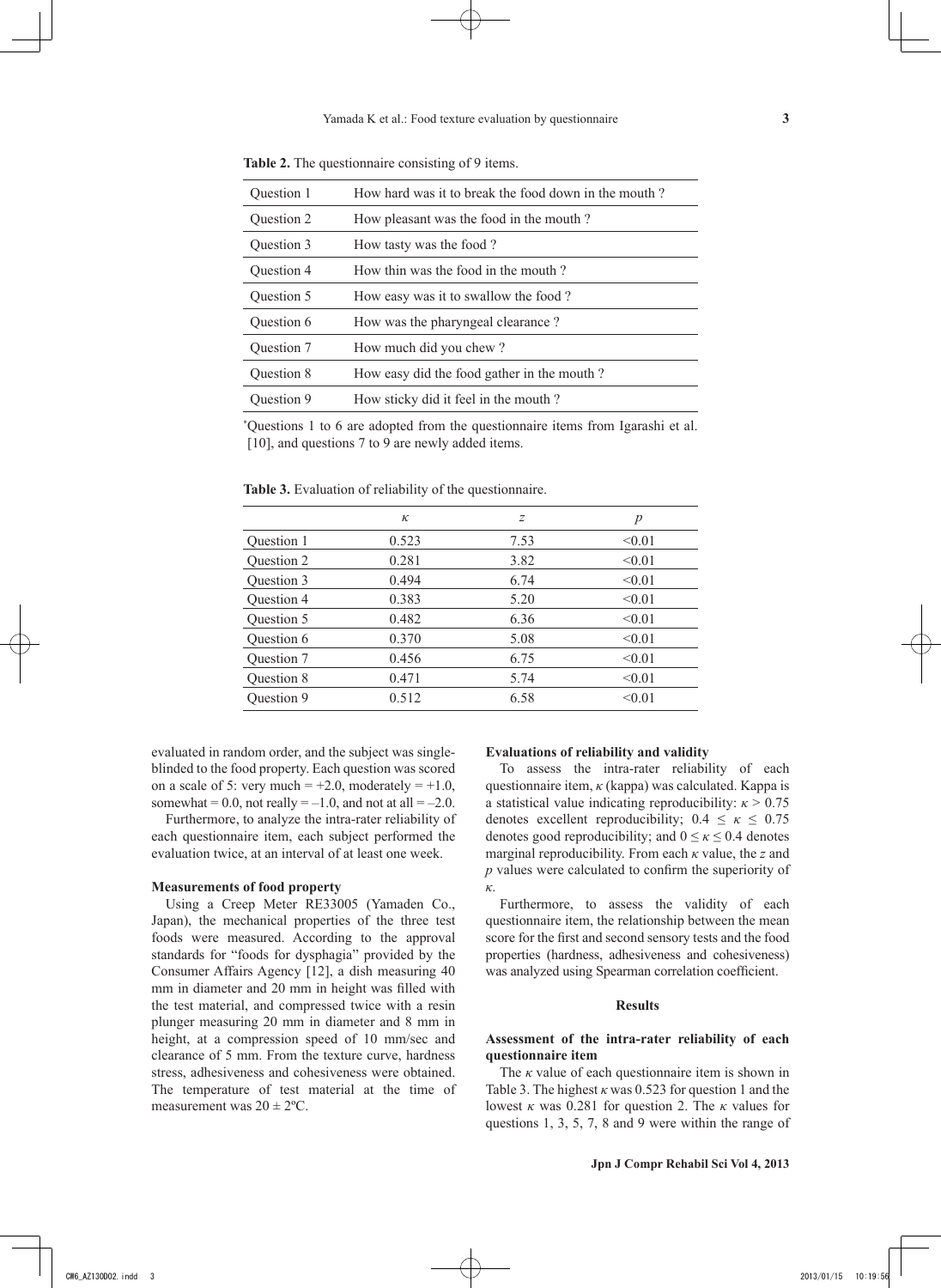|                                        | Food (soft)     | Food (usual)   | Food (hard)     |
|----------------------------------------|-----------------|----------------|-----------------|
| Hardness stress $[10^4 \text{ N/m}^2]$ | $3.7\pm1.6$     | $11.0\pm 25.1$ | $31.8 \pm 38.8$ |
| Adhesiveness $[J/m3]$                  | $440\pm250$     | $580\pm150$    | $480\pm440$     |
| Cohesiveness                           | $0.57 \pm 0.03$ | $0.43\pm0.06$  | $0.57 \pm 0.00$ |

**Table 4.** Mechanical properties of the test foods.

**Table 5.** Correlation between questionnaire items and food properties.

|            | Hardness stress       | Adhesiveness | Cohesiveness |
|------------|-----------------------|--------------|--------------|
| Ouestion 1 | $0.788**$             | $0.388**$    | 0.006        |
| Question 2 | $-0.231*$             | $-0.089$     | $-0.031$     |
| Question 3 | $-0.010$              | $-0.011$     | 0.006        |
| Question 4 | $-0.462**$            | $-0.146$     | $-0.098$     |
| Question 5 | $-0.498**$            | $-0.173$     | $-0.088$     |
| Question 6 | $0.472**$             | $0.181*$     | 0.063        |
| Question 7 | $0.734**$             | $0.332**$    | 0.041        |
| Ouestion 8 | $-0.224$ <sup>*</sup> | $-0.056$     | $-0.065$     |
| Question 9 | $0.197*$              | 0.067        | 0.037        |

\*\**p* ≤ 0.01; \* *p* ≤ 0.05

 $0.4 \leq \kappa \leq 0.75$ , while those for questions 2, 4 and 6 were within the range of  $0 \le \kappa \le 0.4$ . For all the items, *p* was less than 0.01 indicating that the *κ* values obtained were significant.

#### **Mechanical properties of test foods**

The food property measurements (hardness, adhesiveness and cohesiveness) of the three test foods are shown in Table 4. "Hardness stress" increased from Food (soft) to Food (hard). On the other hand, "adhesiveness" and "cohesiveness" showed no fixed tendency among the three test foods.

## **Validity of each questionnaire item for texture evaluation**

The Spearman correlation coefficients between each of the questionnaire items and the food property measurements are shown in Table 5. At a significance level of  $p < 0.01$ , questions 1 and 7 correlated with "hardness stress" and "adhesiveness", and questions 4, 5 and 6 correlated with "hardness stress". In addition, at a significance level of  $p < 0.05$ , questions 2, 8 and 9 correlated with "hardness stress", and question 6 correlated with "adhesiveness".

#### **Discussion**

Previously Igarashi et al. [10] and Mizukami et al. [11] evaluated the texture of foods using a questionnaire. However, both reports did not examine reliability and validity, and a standardized questionnaire for the evaluation of food property is not yet available. Therefore, with the objective to construct a standardized sensory test for food texture, the present study examined the reliability and validity of a questionnaire that we constructed. The questionnaire consisted of 9 items, which was based on the questionnaire of Igarashi et al. [10] plus some items deemed essential for accurate evaluation of texture (Table 2). Questions 1-6 were based on the questionnaire of Igarashi et al. [10]. Question 1 relates to the hardness of food, and questions 2, 5 and 6 are rheology-related items. Question 3 evaluates the taste of food, and question 4 attempts to evaluate how easy food is processed in the oral cavity. Questions 7-9 are the newly added items. Question 7 evaluates hardness, question 8 evaluates cohesiveness, and question 9 evaluates adhesiveness.

We assessed the intra-rater reliability of the questions by repeating the sensory test and calculating *κ* from the scores obtained from the first and second tests. While  $\kappa$  for questions 1, 3, 5, 7, 8 and 9 were within the range of  $0.4 \le \kappa \le 0.75$ , those for questions 2, 4 and 6 were within the range of  $0 \le \kappa \le 0.4$ . Some possible reasons for the lower  $\kappa$  for questions 2, 4 and 6 are as follows. The expression "pleasant" used in question 2 is not specific, resulting in individual differences. In question 4, the criterion for "thin" is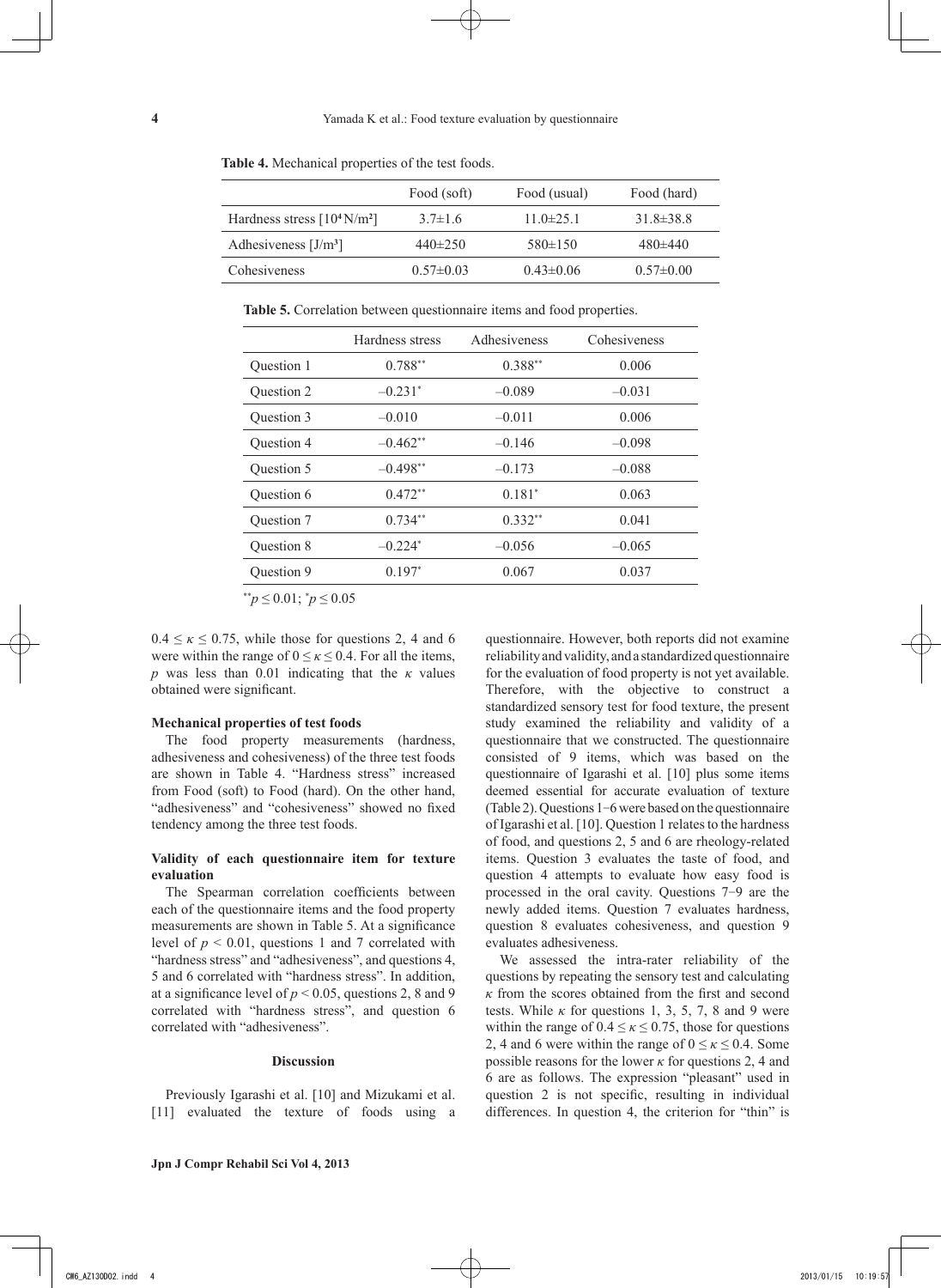not specified, which may have led to divided judgment in response. In 6, the expression "pharyngeal clearance" may be difficult to evaluate for the healthy subjects in the present study. Therefore, it is necessary to delete or improve the contents of questions 2, 4 and 6. The present evaluation showed that the other items have marginal reliability. With respect to intra-rater reliability, the questionnaire is usable after excluding questions 2, 4 and 6.

Regarding the relationship between each questionnaire item and texture, we evaluated the criterion-related validity using Spearman correlation coefficient. "Hardness stress" correlates with all the questionnaire items excluding question 3, and the correlation with questions 1 and 7 is especially strong (0.788 and 0.734, respectively). Question 1 is an evaluation item for hardness, and a strong correlation with "hardness stress" is a natural outcome. Ouestion 7 evaluates the degree of mastication. Since mastication plays a role to adjust the food to a texture that can be swallowed [13], this result may reflect that harder food requires extra mastication. The other questions had a week correlation with "hardness stress". However, the correlation coefficients of questions 4-6 were higher than those of questions 2, 8 and 9. The fact that questions 2, 8 and 9 are not related to hardness while questions 4-6 are related to mastication may have influenced the results. Question 3 is an item that evaluates the taste, and for this reason this item shows no significant correlation with any of the texture parameters. Since our questionnaire was designed for the purpose of evaluation food texture, whether question 3 that evaluates taste should be included is debatable. However, it cannot be denied that taste is an important element when medical, nursing or care providers conduct oropharyngeal sensory evaluation of the actual diet in the clinical or domiciliary setting. "Adhesiveness" correlated with questions 1, 6 and 7, but the correlation was not strong. Also "cohesiveness" did not correlate with any questionnaire item. Summarizing the relationship between the questionnaire items and food texture, while "hardness stress" showed a significant correlation with many items, "adhesiveness" and "cohesiveness" showed no significant correlation with any of the items or only a weak correlation with a few items. A possible reason may be that "adhesiveness" and "cohesiveness" of the three test foods have no linear relationship with "hardness stress", or that the three test foods did not show similar degrees of "adhesiveness" and "cohesiveness". These factors may account for the lack of high correlation between the questionnaire items and "adhesiveness" or "cohesiveness". In other words, for the foods tested in the present study, "adhesiveness" and "cohesiveness" were difficult to rate even by healthy people.

The test foods used were chicken meat samples with three grades of food property processed at EN Otsuka Pharmaceutical Co. Ltd. using the enzyme homogeneous permeation or freeze-dry method. The enzyme homogenous permeation method is a technology for softening food materials without destroying the form of the food, by permeating the food with specific tissue-degrading enzymes that break down the components that form the framework of food materials. For animal food material, the myofibrillar protein is effectively degraded to smaller molecules, thus increasing the disintegratability and solubility of the food material [14]. The textural properties of the three test foods, as shown in Table 4, were as follows: "hardness stress" was  $3.7 \pm 1.6$  ( $\times 10^4$ )  $N/m^2$ ) for Food (soft),  $11.0 \pm 25.1$  ( $\times 10^4$   $N/m^2$ ) for Food (usual), and  $31.8 \pm 38.8 \times 10^4 \,\mathrm{N/m^2}$  for Food (hard), showing an increase in stress from Food (soft) to Food (hard). In contrast, no linear relationship with the three test foods was found for "adhesiveness" and "cohesiveness". This finding suggests that although the enzyme homogeneous permeation method can adjust hardness, it is difficult to control "adhesiveness" and "cohesiveness".

In order to completely verify the criterion-related validity of the evaluation scale for sensory testing constructed in the present study, further investigations are necessary using foods linearly adjusted with respect to the elements of "adhesiveness" and "cohesiveness".

#### **Acknowledgement**

We sincerely thank the members of Department of Rehabilitation Medicine and Division of Oral and Dental Surgery, Department of Advanced Medicine, National Center for Geriatrics and Gerontology for their invaluable support and suggestions.

## **References**

- 1. National Population Census 2012. Ministry of Internal Affairs and Communications. Available from: http:// www.stat.go.jp/data/kokusei/2010/kihon1/pdf/gaiyou1. pdf#page=16 (Cited 2012 May 14 ). Japanese.
- 2. Implementation Status of Long-Term Care Insurance System 2011. Ministry of Health, Labour and Welfare. Available from: http://www.mhlw.go.jp/topics/kaigo/ osirase/jigyo/09/dl/h21\_gaiyou.pdf (Cited 2012 May 14 ). Japanese.
- 3. Hokkaido General Health Care Council, Community Health Care Expert Committee, Hokkaido Department of Health: Implementation Status of Dysphagia Management in the Elderly Requiring Nursing Care. Elderly Healthcare Project, Infrastructure Development Project. Available from: http://www.pref.hokkaido.lg.jp/hf/kth/kak/grp/03/ HOUKOKUSHO.pdf (Cited 2012 May 14 ). Japanese.
- 4. Ekberg O, Hamdy S, Woisard V, Wuttge-Hannig A, Ortega P. Social and psychological burden of dysphagia: its impact on diagnosis and treatment. Dysphagia 2002; 17: 139-46.
- 5. Rothenberg E, Ekman S, Bülow M, Möller K, Svantesson